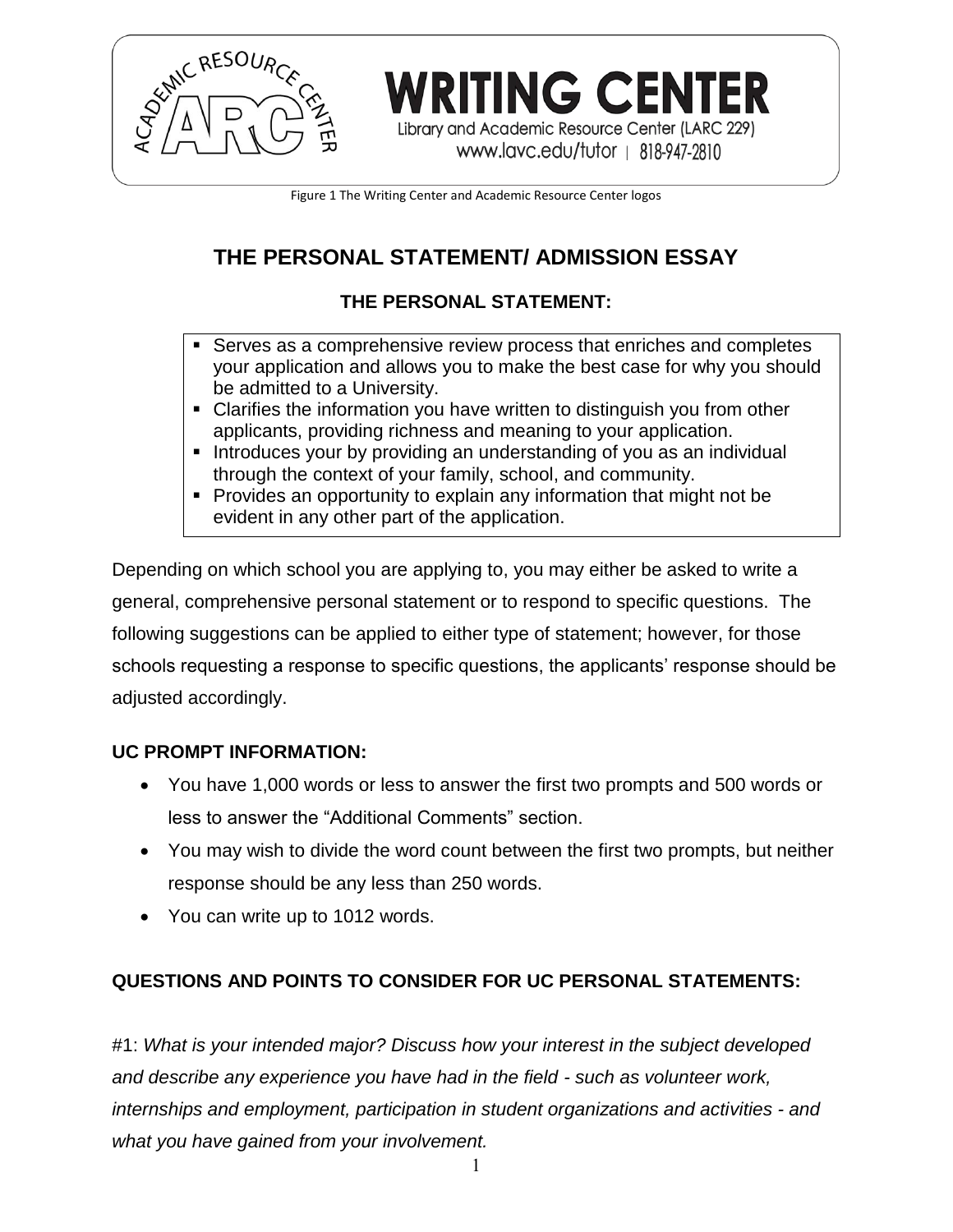- Generally, you should focus on recent activities and experiences; however, most Universities are also interested in any special circumstances that may have had a significant impact on your earlier life that have been instrumental in deciding on a particular major.
- Use specific, concrete examples when explaining how your interest in the subject developed. Avoid general statements that lack detail and personal experience.

#2: *Tell us about a personal quality, talent, accomplishment, contribution or experience that is important to you. What about this quality or accomplishment makes you proud, and how does it relate to the person you are?*

- Include thoughtful, incisive reflection, providing some sense of who you are. This selection may include personal qualities including but not limited to, leadership, self- discipline, tenacity, maturation, and commitment to others.
- If you are involved at your community college, or volunteer in your community, do not just list these activities as part of your statement; write about how these activities have enhanced your educational experience.

## *#3: Enter Additional Comments*

- If there are any circumstances not evident in your application that may have affected your academic performance, explain these circumstances and discuss how you responded to them.
- For example, if you work full-time to support yourself and/or your family, are married and have children, are a first generation college student, or a single parent, describe how that experience has affected your educational process. If you haven't been able to get a class due to budget constraints and cancelled classes, you can make note of it in this section.

## **UC PROGRAMS WITH HIGHLY SELECTIVE MAJORS:**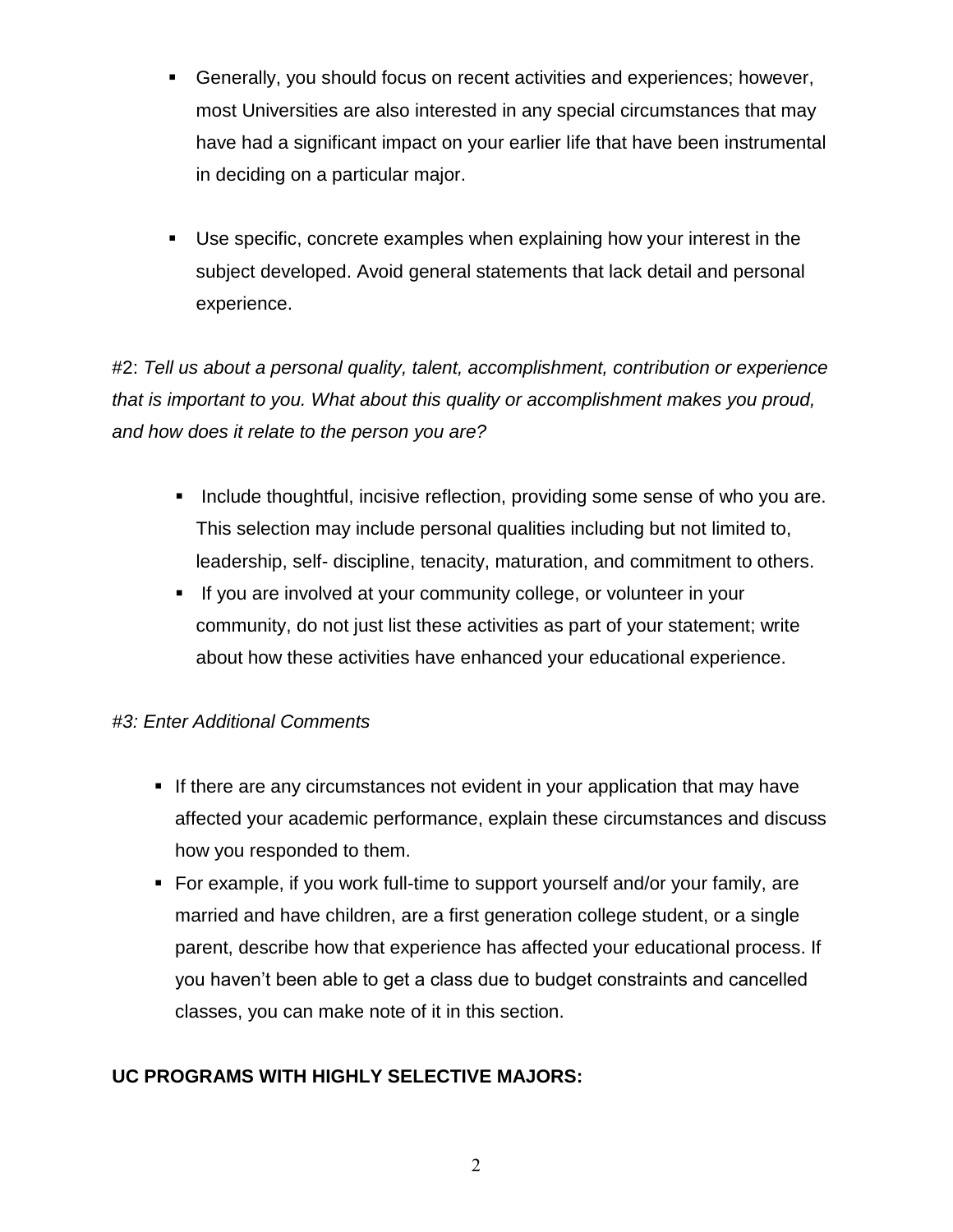If you are applying to the following schools and majors, UC recommends dedicating 750 words to question # 1, so you can explain in detail your interest in the major. For these programs, admissions decisions are determined by the department rather than the general admissions office.

UCLA:

- **Theatre**
- Film/TV
- Majors in College of Arts and Architecture: Architectural Studies, Art, Design/Media Arts, Ethnomusicology, Music, World Arts/Culture
- **Engineering**
- Communication Studies
- Nursing

UCSB:

- Engineering
- Creative Studies

UCB

- **Engineering**
- **Environmental Design**
- Haas School of Business
- **Chemistry**

## **USC PROMPT INFORMATION:**

- **Essay:** There are 3 writing prompts to choose from where you will be asked to write an essay of 500-700 words.
- **Short Answers:** The second part consists of answering 3 questions, and a fourth question is optional to answer.

**A.** Tell us about an activity that is important to you and why.

**B.** Describe your academic interests and how you plan to pursue them at USC. It is important to address your first and second choice major selections.

**C.** Why are you planning to transfer to USC?

**D.** If you believe there is any information relevant to our consideration of you as an applicant that is not already contained in your application, feel free to explain on an additional sheet.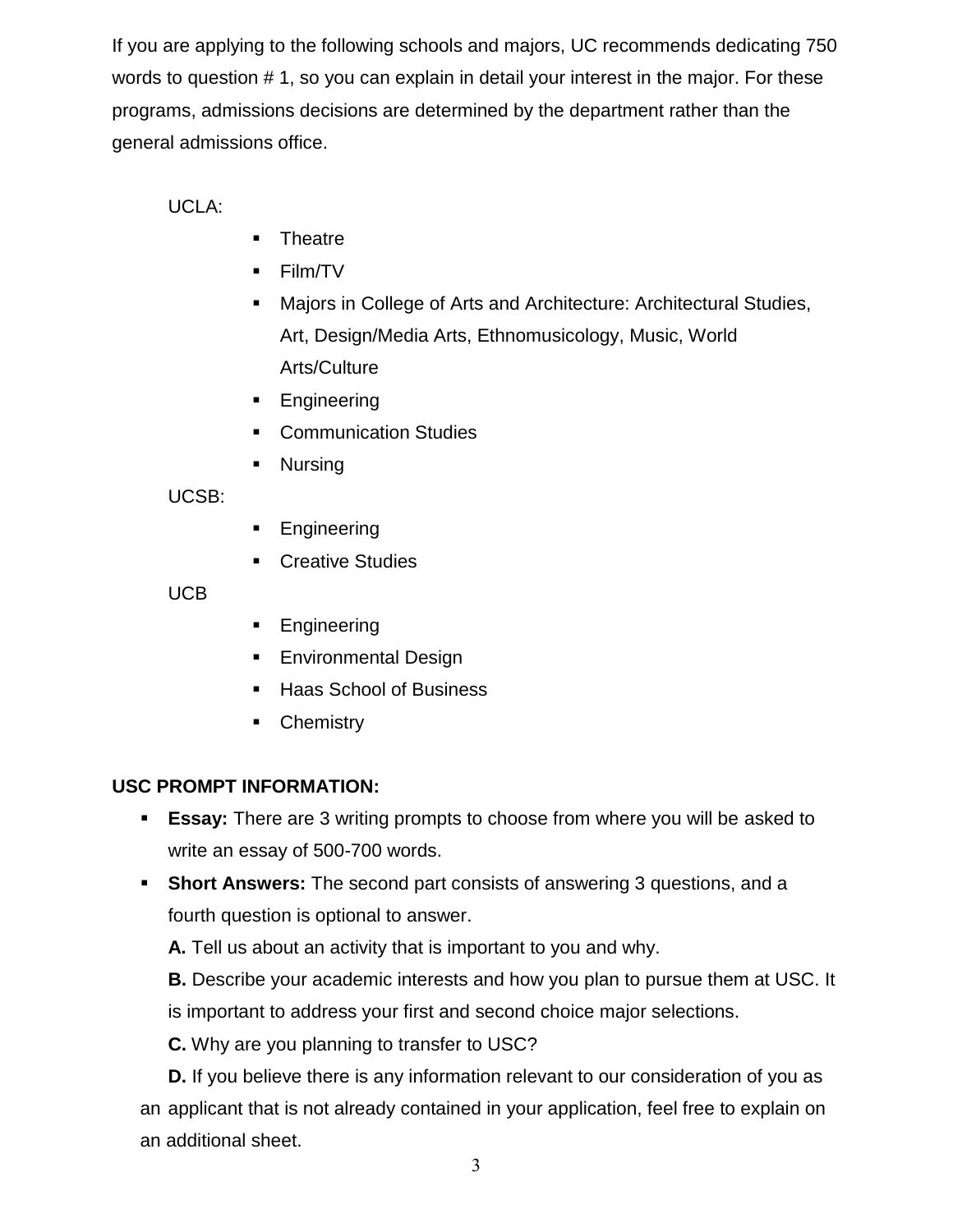- **Quick Takes Section:** You will be asked to respond to **each** of the following topics in one sentence or less, and single word answers will suffice. Be sure to fill out this section completely. USC representatives have indicated that this is an important section of the personal statement since it will provide the reader's with a more developed understanding of the application.
	- three words that describe you
	- favorite leisure activity
	- favorite food
	- last book you read for pleasure
	- role model
	- best movie of all time
	- favorite musical performer/band/composer
	- favorite quote
	- most prized possession
	- dream job

**Activity Summary:** Describe your activities briefly. You will only have one side of a single page to answer all of the prompts. For each activity, use this format: name of activity, grades you were involved in it, number of hours per week, number of weeks per year, description of the activity, and your role.

- activities and organizations participated in and offices held
- honors and awards received
- work experience
- summer experience, travel experience, and/or conferences/special events attended
- unusual hobbies or other special background experiences
- gaps in education since high school, providing a chronological list of activities since then
- Your courses in progress including fall, winter, and spring semesters. Also include unit values.

**For all sections:** You are required to affix one of your personal barcodes to each page. If you don't have a bar code, write your name and USC ID number at the top of each page.

#### **MISTAKES TO AVOID FOR ALL PERSONAL STATEMENTS:**

■ Failing to recognize the importance of the personal statement.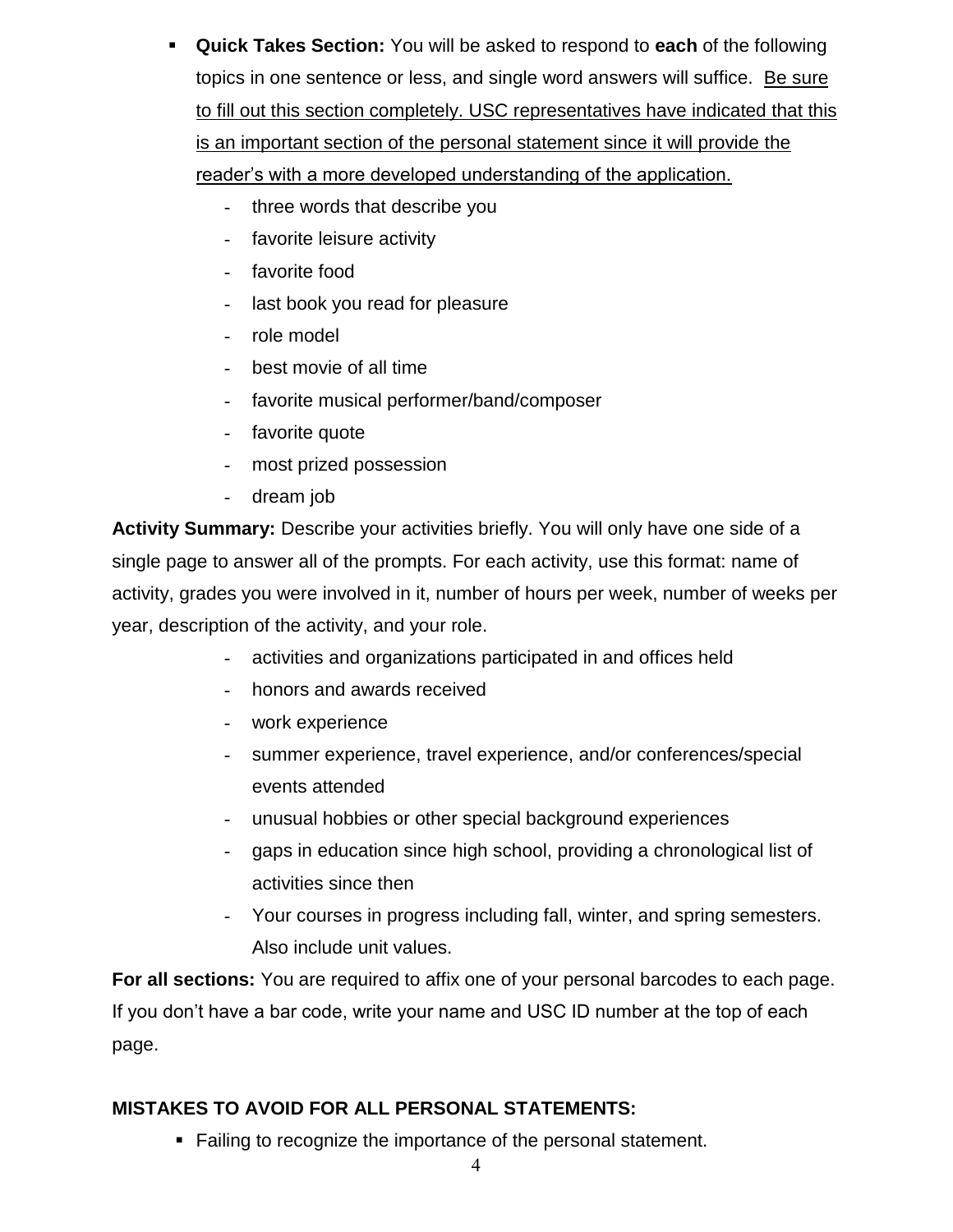- Waiting until just before your deadline to begin work on the statement.
- Submitting a statement that is more generic than personal.
- Filling your statement with clichés.
- Using the same examples for both prompts.
- Submitting your essay with typos and grammatical errors.
- The personal statement is not an exhaustive list of activities, honors, and awards but rather a judicious selection of important achievements.
- The personal statement is not an exaggeration of problems but an acceptance of responsibility for choices and behaviors.

## **SOME ADVICE FOR ALL APPLICANTS:**

- Start on your personal statement as early as possible to allow enough time for revisions.
- Read the instructions very carefully and answer the prompt. Make sure to follow the directions.
- Concentrate on your opening paragraph, as this is generally the most important in grabbing the reader's attention.
- Be specific, use concrete language, show, rather than tell, using specific examples to illustrate your ideas.
- Write in your own voice, speaking honestly about yourself and where you have come from. The school wants to know who you are.
- Be careful with humor.
- Be focused, clear, and organized in order to avoid confusing your reader.
- Do not "manufacture" hardship or whine—instead, show how you confronted and overcame.
- If you haven't had any significant obstacles or hardships, explain how you have taken advantage of your situation.
- After writing the first draft, allow the essay to sit, and then come back to review it with a fresh perspective.
- Show your draft to a tutor, counselor, or a UC representative. Ask for a critique of your writing.
- Complete all of the required classes by the end of the Spring semester. If possible, complete critical thinking and transferable math courses by the end of the winter session.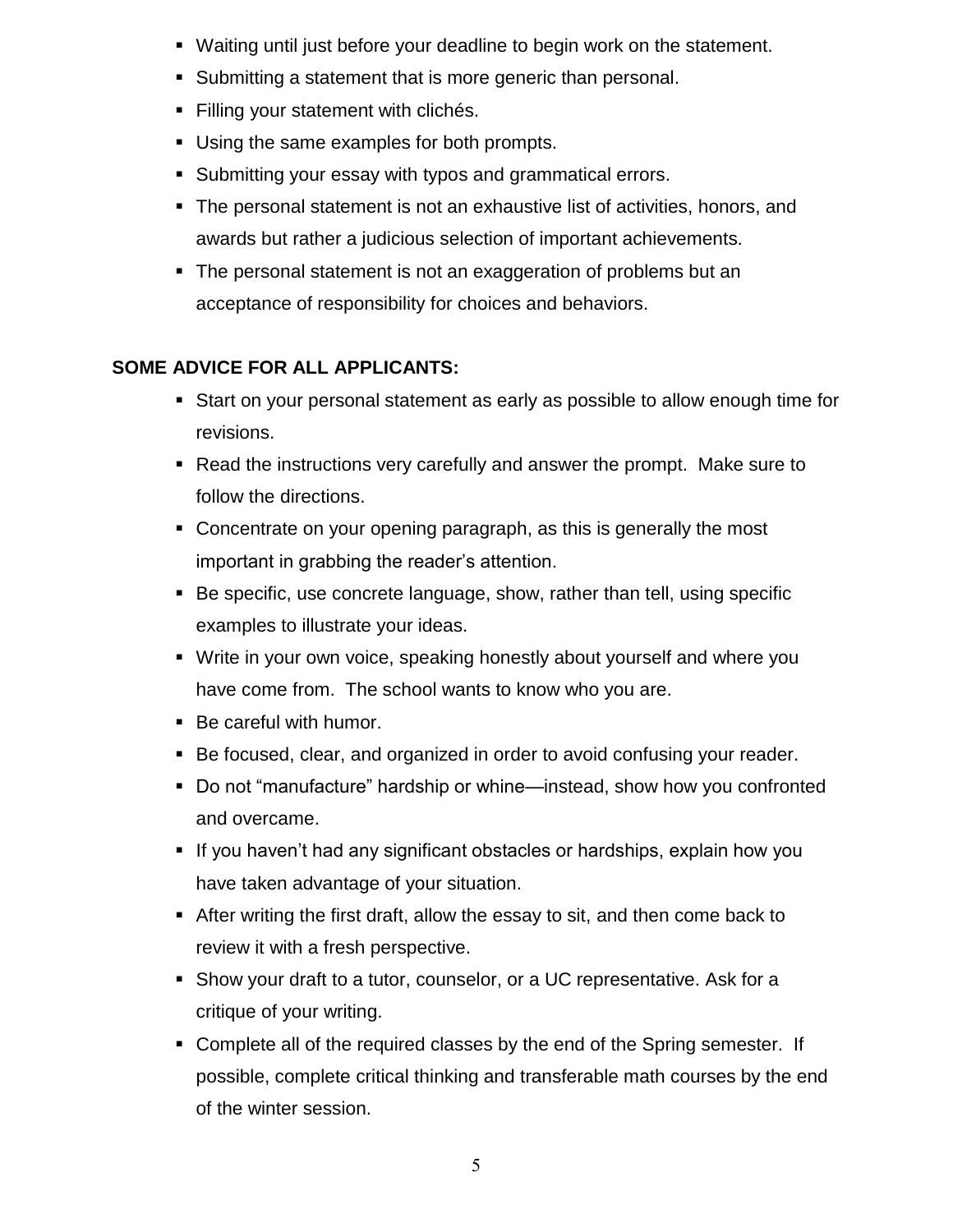- For highly competitive majors, complete "recommended" classes by the end of the Spring semester.
- If you are a veteran, be sure to include some mention of this in the personal statement as UC is taking this into consideration.

#### **REMEMBER:**

- No single perfect personal statement exists. There is only the personal statement that is right for the person who is submitting it.
- The personal statement is one of the many pieces of information considered in reviewing your application; an admission decision will not be based on the personal statement alone.
- If the reader has learned little about you after reading your personal statement, then it has not been effective.

### **COMPELLING PERSONAL STATEMENTS INCLUDE DISCUSSION OF:**

- Personal or academic recognition, activities, talents, and abilities.
- Initiative, motivation, leadership, service to others, and/or experience with other cultures.
- Achievements despite the lack of opportunities available to you.
- Unusual circumstances, challenges, or hardships you faced and what you have learned from such experiences.

#### **The questions for generating ideas are based on the following source:**

Writing the Personal Statement. 9 September 2003. Purdue Online Writing Lab. 15 September 2003. <http://owl.english.purdue.edu/handouts/pw/p\_perstate.html

Rev: 6/14/18